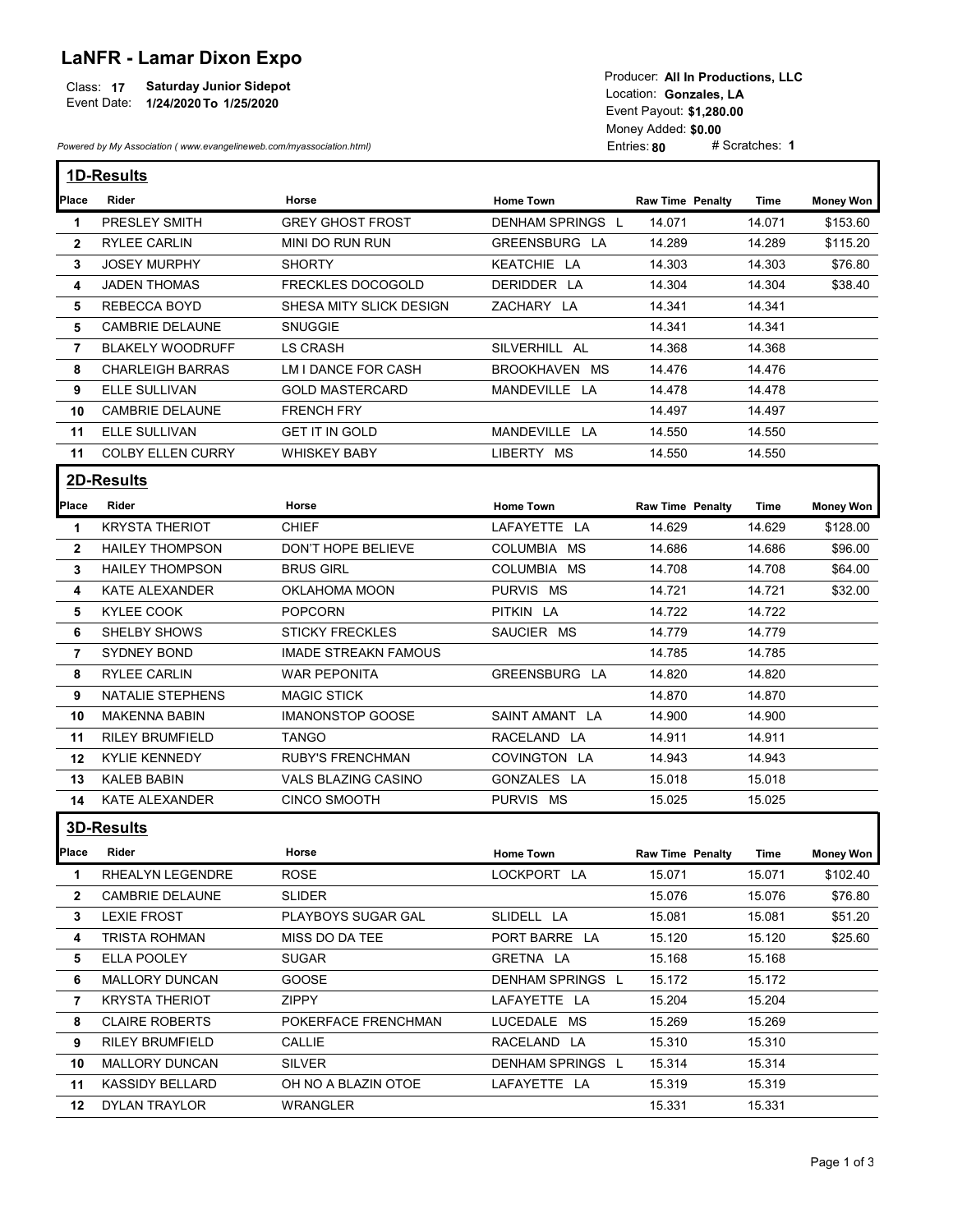| 13           | <b>MARGARET SPANGLER</b>                          | <b>MID MORNINGS BREEZE</b>                       | KENTWOOD LA      | 15.346                  |    | 15.346             |                  |
|--------------|---------------------------------------------------|--------------------------------------------------|------------------|-------------------------|----|--------------------|------------------|
| 14           | <b>MACY HURST</b>                                 | <b>MISSILE</b>                                   | ROSELAND LA      | 15.353                  |    | 15.353             |                  |
| 15           | SHELBY SHOWS                                      | MALIBU                                           | SAUCIER MS       | 15.432                  |    | 15.432             |                  |
| 16           | <b>TAYLOR THERIOT</b>                             | JIM                                              | HOUMA LA         | 15.447                  |    | 15.447             |                  |
| 17           | KASSIDY BELLARD                                   | MISS BOOMER SOCKS                                | LAFAYETTE LA     | 15.463                  |    | 15.463             |                  |
| 18           | LEXIE FROST                                       | <b>BR HAVENS FIRE</b>                            | SLIDELL LA       | 15.518                  |    | 15.518             |                  |
|              | <b>BOBBYGRACE THORNTO</b>                         | <b>TREASURED STRAIGHT</b>                        | MEADVILLE MS     | 15.518                  |    | 15.518             |                  |
| 18           |                                                   |                                                  |                  |                         |    |                    |                  |
|              | 4D-Results                                        |                                                  |                  |                         |    |                    |                  |
| Place        | Rider                                             | Horse                                            | <b>Home Town</b> | <b>Raw Time Penalty</b> |    | Time               | <b>Money Won</b> |
| -1           | <b>MACI CREEKMORE</b>                             | <b>MOODY WITH A BOOTY</b>                        | LORANGER LA      | 15.593                  |    | 15.593             | \$76.80          |
| $\mathbf{2}$ | <b>BOBBYGRACE THORNTO</b>                         | PRINCESS CHEYENNE                                | MEADVILLE MS     | 15.659                  |    | 15.659             | \$57.60          |
| 3            | <b>JULIA CHAMPAGNE</b>                            | <b>TWEETY SPEEDY CORD</b>                        | HOUMA LA         | 15.737                  |    | 15.737             | \$38.40          |
| 4            | <b>CHARLEIGH BARRAS</b>                           | SKIPPIE GREASEBAR                                | BROOKHAVEN MS    | 15.763                  |    | 15.763             | \$19.20          |
| 5.           | <b>TOREE LOPEN</b>                                | SAN D CALLIE                                     | MCHENRY MS       | 15.837                  |    | 15.837             |                  |
| 6            | <b>CLAIRE ROBERTS</b>                             | PITTY PAT PEPTO                                  | LUCEDALE MS      | 15.930                  |    | 15.930             |                  |
| 7            | <b>CHARLEIGH BARRAS</b>                           | ZAN MY MAN THAT CAN                              | BROOKHAVEN MS    | 15.991                  |    | 15.991             |                  |
| 8            | <b>BOBBYGRACE THORNTO</b>                         | LIL AMSTERDAM CORONA                             | MEADVILLE MS     | 16.029                  |    | 16.029             |                  |
| 9            | SHELBY SHOWS                                      | <b>JESS DASHING DIXIE</b>                        | SAUCIER MS       | 16.041                  |    | 16.041             |                  |
|              |                                                   |                                                  |                  |                         |    |                    |                  |
|              | 5D-Results                                        |                                                  |                  |                         |    |                    |                  |
| Place        | Rider                                             | Horse                                            | Home Town        | <b>Raw Time Penalty</b> |    | Time               | <b>Money Won</b> |
| -1           | <b>RILEY BRUMFIELD</b>                            | <b>COOSA MINT PATTI</b>                          | RACELAND LA      | 16.194                  |    | 16.194             | \$51.20          |
| $\mathbf{2}$ | <b>HAILEY STEPHENS</b>                            | <b>REPO</b>                                      |                  | 16.312                  |    | 16.312             | \$38.40          |
| 3            | <b>CATHERINE DAVIS</b>                            | SHA NAY NAY                                      | COVINGTON LA     | 16.317                  |    | 16.317             | \$25.60          |
| 4            | <b>GABBY CHAISSON</b>                             | SMOKEY JOE                                       | LORANGER LA      | 16.403                  |    | 16.403             | \$12.80          |
| 5.           | RACHEL TASSARA                                    | LOLA                                             | SAINT ROSE LA    | 16.409                  |    | 16.409             |                  |
| 6            | KYLEE COOK                                        | <b>MIGHTY MOUSE</b>                              | PITKIN LA        | 16.534                  |    | 16.534             |                  |
| 7            | RACHEL TASSARA                                    | MADDIE                                           | SAINT ROSE LA    | 16.566                  |    | 16.566             |                  |
| 8            | ASHLE' HUDSPETH                                   | LM ASHLES LIL ROSE                               | PINE GROVE LA    | 16.710                  |    | 16.710             |                  |
| 9            | <b>SYDNEY BOND</b>                                | A SHARP STREAKIN                                 |                  | 16.781                  |    | 16.781             |                  |
| 10           | KARLEE SCHULKENS                                  | MY SECRET FLING 37                               | SLIDELL LA       | 19.626                  |    | 19.626             |                  |
|              |                                                   |                                                  |                  |                         |    |                    |                  |
|              | <b>No Time-Results</b>                            |                                                  |                  |                         |    |                    |                  |
| <b>Place</b> | Rider                                             | Horse                                            | <b>Home Town</b> | <b>Raw Time Penalty</b> |    | Time               | <b>Money Won</b> |
|              | ELLE SULLIVAN                                     | <b>INDEFEASIBLE BJ</b>                           | MANDEVILLE LA    | 14.324                  | 5  | 819.324            |                  |
|              | <b>KYLIE KENNEDY</b>                              | FLITS JITTER BUG                                 | COVINGTON LA     | 14.536                  | 5  | 819.536            |                  |
|              | <b>HAILEY STEPHENS</b>                            | SEVEN                                            |                  | 14.604                  | 5  | 819.604            |                  |
|              | <b>COLBY ELLEN CURRY</b>                          | <b>COWBOYS DREAM 144</b>                         | LIBERTY MS       | 14.710                  | 5  | 819.710            |                  |
|              |                                                   | VF STICK OF GOLD                                 | MANDEVILLE LA    | 14.957                  | 5  | 819.957            |                  |
|              | ELLE SULLIVAN                                     |                                                  |                  |                         | 5  | 819.964            |                  |
|              | ELLA POOLEY                                       | <b>BAE</b>                                       | GRETNA LA        | 14.964                  |    |                    |                  |
|              | MIA BALDWIN                                       | FRENCH MISS OTOE                                 | GEISMAR LA       | 15.030                  | 5  | 820.030            |                  |
|              | <b>EMILY MARCEAUX</b>                             | WENDY                                            | SCOTT LA         | 15.083                  | 5  | 820.083            |                  |
|              | <b>MAKENNA BABIN</b>                              | FRECK PEP RIO                                    | SAINT AMANT LA   | 15.127                  | 5  | 820.127            |                  |
|              |                                                   | TOT                                              |                  |                         | 5  |                    |                  |
|              | <b>LEVI GORDON</b>                                |                                                  | LORANGER LA      | 15.140                  |    | 820.140            |                  |
|              | <b>CHARLEIGH BARRAS</b>                           | SL MISS PEPPY KATE                               | BROOKHAVEN MS    | 15.266                  | 5  | 820.266            |                  |
|              | <b>LOGAN HESTER</b>                               | <b>MR DASH CASH</b>                              | PERKINSTON MS    | 14.825                  | 10 | 824.825            |                  |
|              | <b>MARY GRAYSON MARTIN</b>                        | <b>FRENCH DISCOS BLONDE</b>                      |                  | 16.150                  | 10 | 826.150            |                  |
|              | <b>LOGAN HESTER</b><br><b>MARY GRAYSON MARTIN</b> | <b>COPPER NIGHT BAR</b><br><b>MOONS STITCHES</b> | PERKINSTON MS    | 999.000<br>999.000      |    | 999.000<br>999.000 |                  |